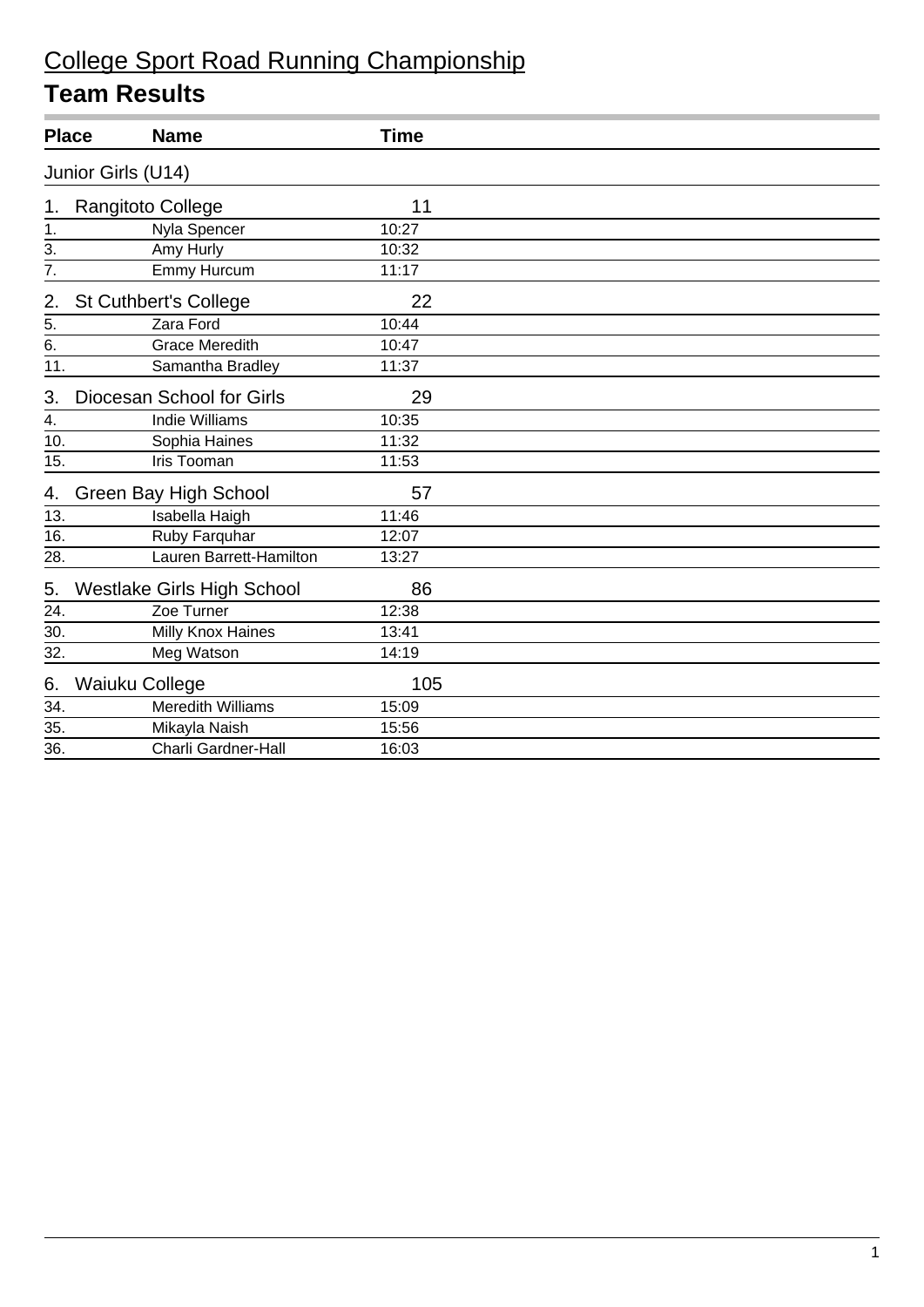| <b>Place</b>     |                         | <b>Name</b>                      | <b>Time</b> |
|------------------|-------------------------|----------------------------------|-------------|
|                  | Junior Boys (U14)       |                                  |             |
| 1.               |                         | <b>Westlake Boys High School</b> | 14          |
| 2.               |                         | Alfie Steedman                   | 12:57       |
| 5.               |                         | <b>Max Tuttle</b>                | 13:11       |
| $\frac{5}{7}$    |                         | Jamie Maunder                    | 13:41       |
| 2.               |                         | <b>Auckland Grammar School</b>   | 30          |
| 3.               |                         | Caleb Wagener                    | 12:59       |
| $\overline{8}$ . |                         | <b>Alexander Wilkins</b>         | 13:43       |
| 19.              |                         | <b>Harry McLeod</b>              | 14:24       |
| 3.               | <b>Macleans College</b> |                                  | 44          |
| 6.               |                         | <b>Ben Oxford</b>                | 13:32       |
| 10.              |                         | Noah Crowhurst                   | 13:45       |
| 28.              |                         | Nathan Strachan                  | 14:49       |
| 4.               | King's College          |                                  | 55          |
| $\mathbf{1}$ .   |                         | Jack Erikson                     | 12:53       |
| $\frac{1}{4}$    |                         | <b>Quinn Moss</b>                | 13:01       |
| 50.              |                         | Davies Ollie                     | 15:54       |
| 5.               |                         | St Peter's College (Akld)        | 57          |
| $\overline{9}$ . |                         | <b>Elliot Humphrey</b>           | 13:44       |
| 14.              |                         | Zachary Leach                    | 14:05       |
| 34.              |                         | <b>Gus Dallow</b>                | 14:58       |
| 6.               |                         | Sacred Heart College (Akld)      | 65          |
| 16.              |                         | <b>Charlie Richardson</b>        | 14:18       |
| 18.              |                         | <b>Oliver Palmer</b>             | 14:24       |
| 31.              |                         | <b>Ethan Kelly</b>               | 14:51       |
| 7.               | <b>Rosehill College</b> |                                  | 167         |
| 27.              |                         | Hiroyuki Kobayashi               | 14:47       |
| 69.              |                         | Dominic Lilley                   | 19:06       |
| 71.              |                         | <b>Ben Houston</b>               | 19:10       |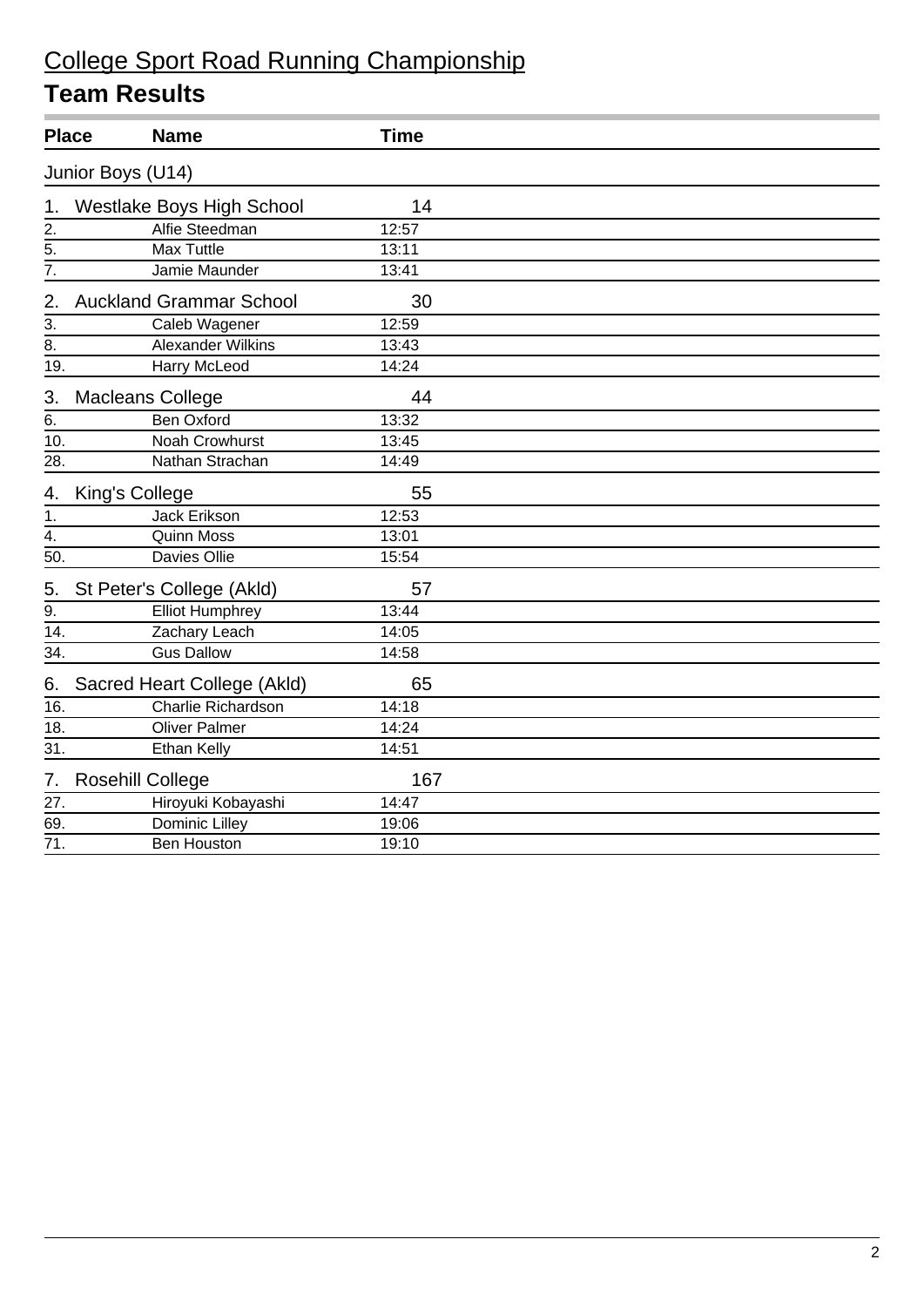|                | <b>Place</b><br><b>Name</b>  | Time  |  |
|----------------|------------------------------|-------|--|
|                | Intermediate Girls (U16)     |       |  |
| 1 <sub>1</sub> | Epsom Girls Grammar School   | 14    |  |
| 2.             | Leila Daniels                | 14:20 |  |
| 5.             | Kayo Findsen                 | 14:58 |  |
| 7.             | <b>Tessa Swinson</b>         | 15:08 |  |
|                | 2. Diocesan School for Girls | 27    |  |
| 3.             | Lucy Shennan                 | 14:35 |  |
| 11.            | Sophie Ryan                  | 16:12 |  |
| 13.            | Eve Finlayson                | 17:40 |  |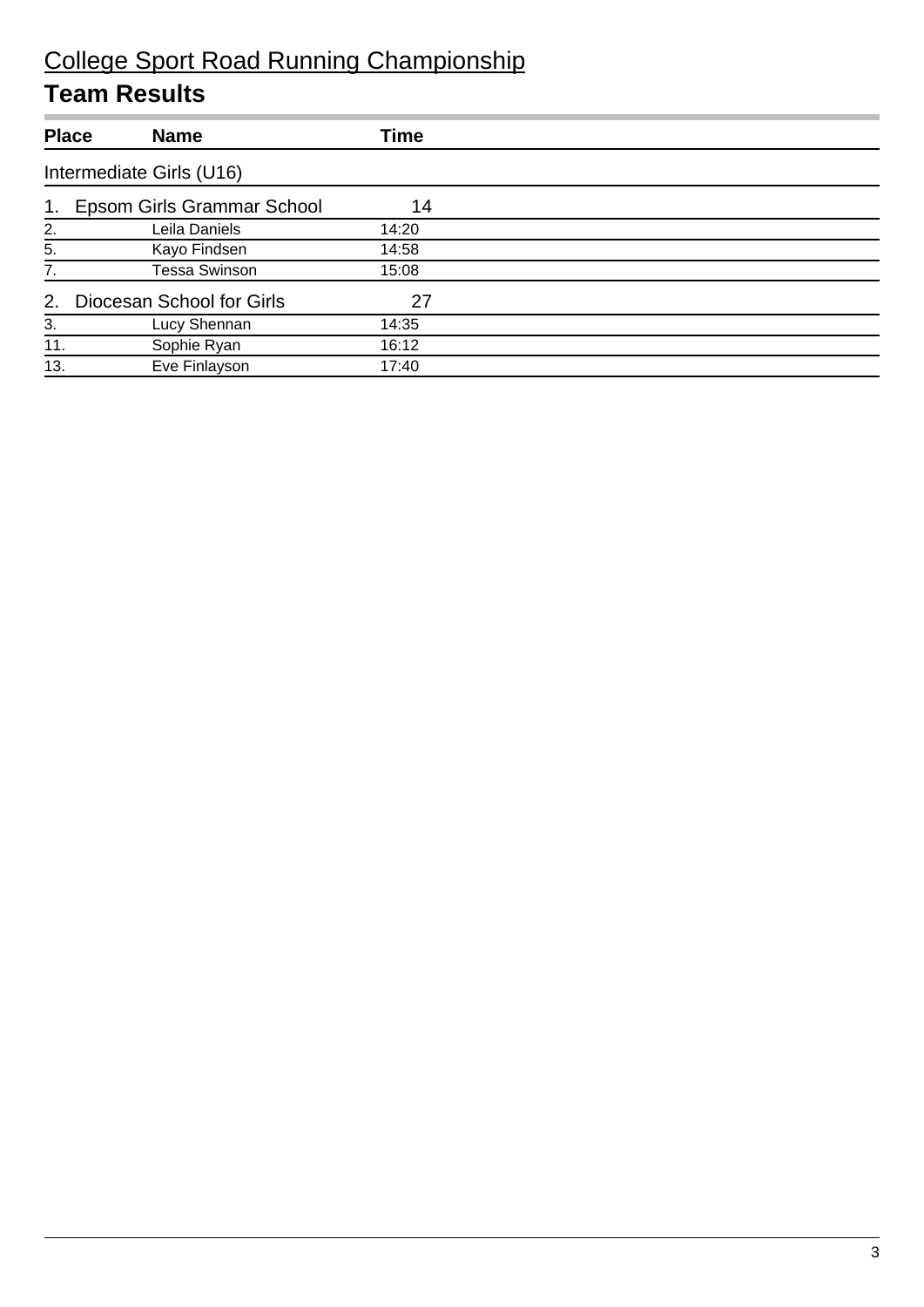|                   | <b>Place</b><br><b>Name</b>      | <b>Time</b> |  |  |  |
|-------------------|----------------------------------|-------------|--|--|--|
|                   | Intermediate Boys (U16)          |             |  |  |  |
| 1.                | <b>Westlake Boys High School</b> | 14          |  |  |  |
| 2.                | Cam Maunder                      | 11:56       |  |  |  |
| $rac{5}{7}$       | <b>Nick Davies</b>               | 12:22       |  |  |  |
|                   | Etienne Calonne                  | 12:43       |  |  |  |
| 2.                | Macleans College                 | 34          |  |  |  |
| 1.                | Christian De Vaal                | 11:49       |  |  |  |
| 16.               | <b>Connor Boulton</b>            | 13:18       |  |  |  |
| $\overline{17}$ . | Connor Jamieson                  | 13:22       |  |  |  |
| 3.                | <b>Auckland Grammar School</b>   | 38          |  |  |  |
| 3.                | Jamie Mora                       | 11:59       |  |  |  |
| 12.               | <b>Robert Fitzpatrick</b>        | 13:02       |  |  |  |
| 23.               | <b>Jesse Park</b>                | 13:39       |  |  |  |
| 4.                | Saint Kentigern College          | 45          |  |  |  |
| 6.                | Coen Anderson                    | 12:38       |  |  |  |
| 8.                | Joshua Gordon-Glassford          | 12:53       |  |  |  |
| $\overline{31}$ . | Luca Roberton                    | 14:15       |  |  |  |
| 5.                | Green Bay High School            | 68          |  |  |  |
| 15.               | Jacob Hewitt                     | 13:16       |  |  |  |
| 26.               | Thomas Forrest-Dawson            | 13:53       |  |  |  |
| 27.               | Aphichat Khothisen               | 13:54       |  |  |  |
| 6.                | Sacred Heart College (Akld)      | 71          |  |  |  |
| 19.               | <b>Oliver Kelly</b>              | 13:27       |  |  |  |
| 24.               | <b>Thomas Dufty</b>              | 13:42       |  |  |  |
| 28.               | Isaac Qereqeretabua              | 14:03       |  |  |  |
| 7.                | St Peter's College (Akld)        | 123         |  |  |  |
| 38.               | Carlos Campen                    | 14:28       |  |  |  |
| 40.               | Brayden Dissmeyer                | 14:34       |  |  |  |
| 45.               | Justin Gao                       | 14:55       |  |  |  |
| 8.                | Mt Albert Grammar School         | 139         |  |  |  |
| 39.               | Jesse Burge                      | 14:33       |  |  |  |
| 42.               | Samuel Manders                   | 14:46       |  |  |  |
| 58.               | Luke Sanders                     | 15:59       |  |  |  |
| 9.                | Mt Roskill Grammar School        | 169         |  |  |  |
| 36.               | Alex Thomson                     | 14:26       |  |  |  |
| 65.               | Rayyan Mohamed Faizal            | 16:38       |  |  |  |
| 68.               | Rishi Shanthosh                  | 17:35       |  |  |  |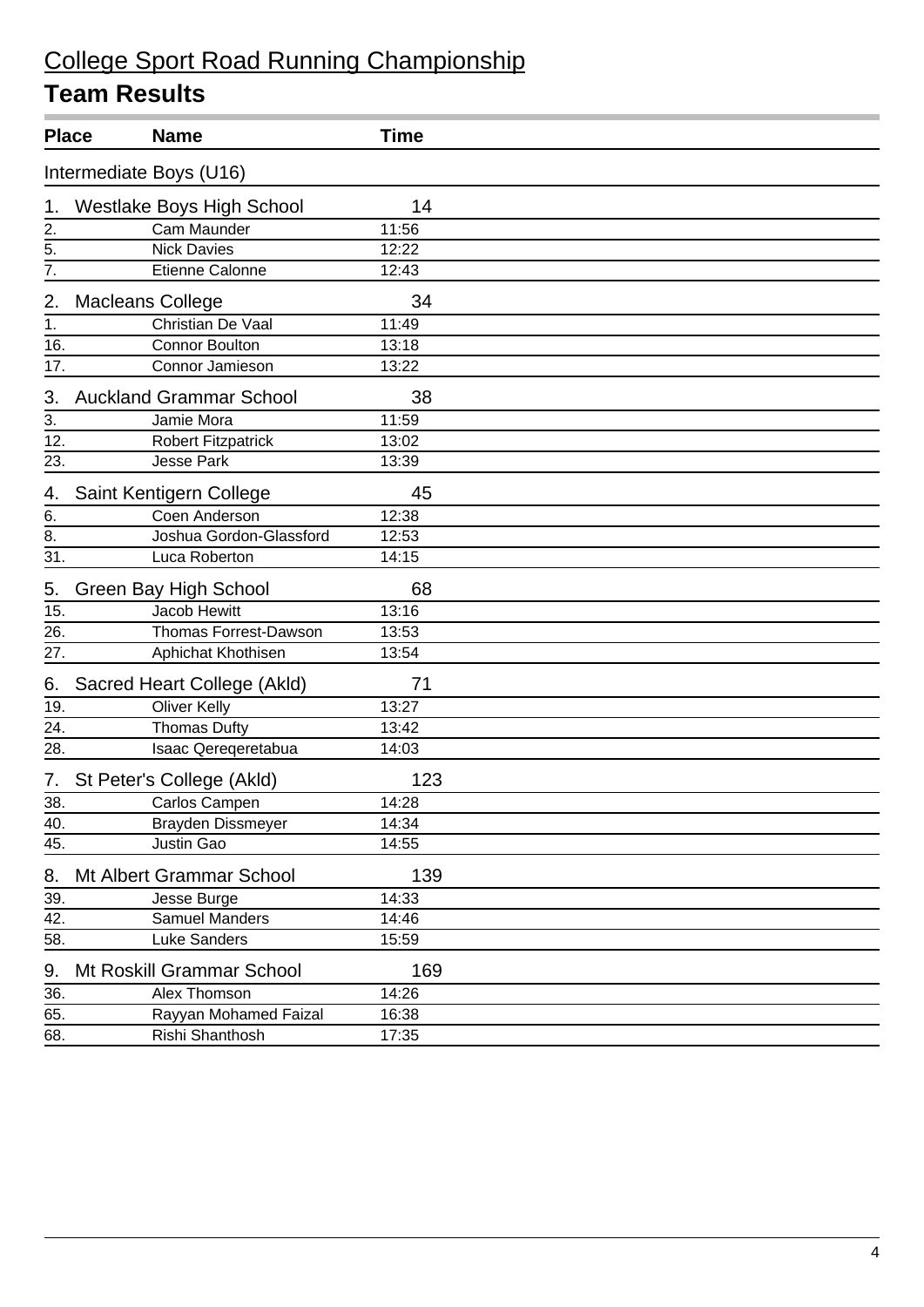| <b>Place</b>   | <b>Name</b>                          | Time  |  |  |  |
|----------------|--------------------------------------|-------|--|--|--|
|                | Senior Girls (U19)                   |       |  |  |  |
| 1 <sub>1</sub> | <b>St Cuthbert's College</b>         | 9     |  |  |  |
| 2.             | Chloe Browne                         | 13:31 |  |  |  |
| 3.             | <b>Bella Browne</b>                  | 13:33 |  |  |  |
| 4.             | Isabella Richardson                  | 13:55 |  |  |  |
| 2.             | Baradene College of the Sacred Heart | 22    |  |  |  |
| 1.             | Penelope Salmon                      | 13:24 |  |  |  |
| 5.             | Macey Hilton                         | 14:10 |  |  |  |
| 16.            | Kelly McGregor                       | 18:03 |  |  |  |
| 3.             | Diocesan School for Girls            | 26    |  |  |  |
| 6.             | Amelia Green                         | 14:24 |  |  |  |
| 9.             | Anei Todd                            | 14:43 |  |  |  |
| 11.            | Lauren Williams                      | 15:17 |  |  |  |